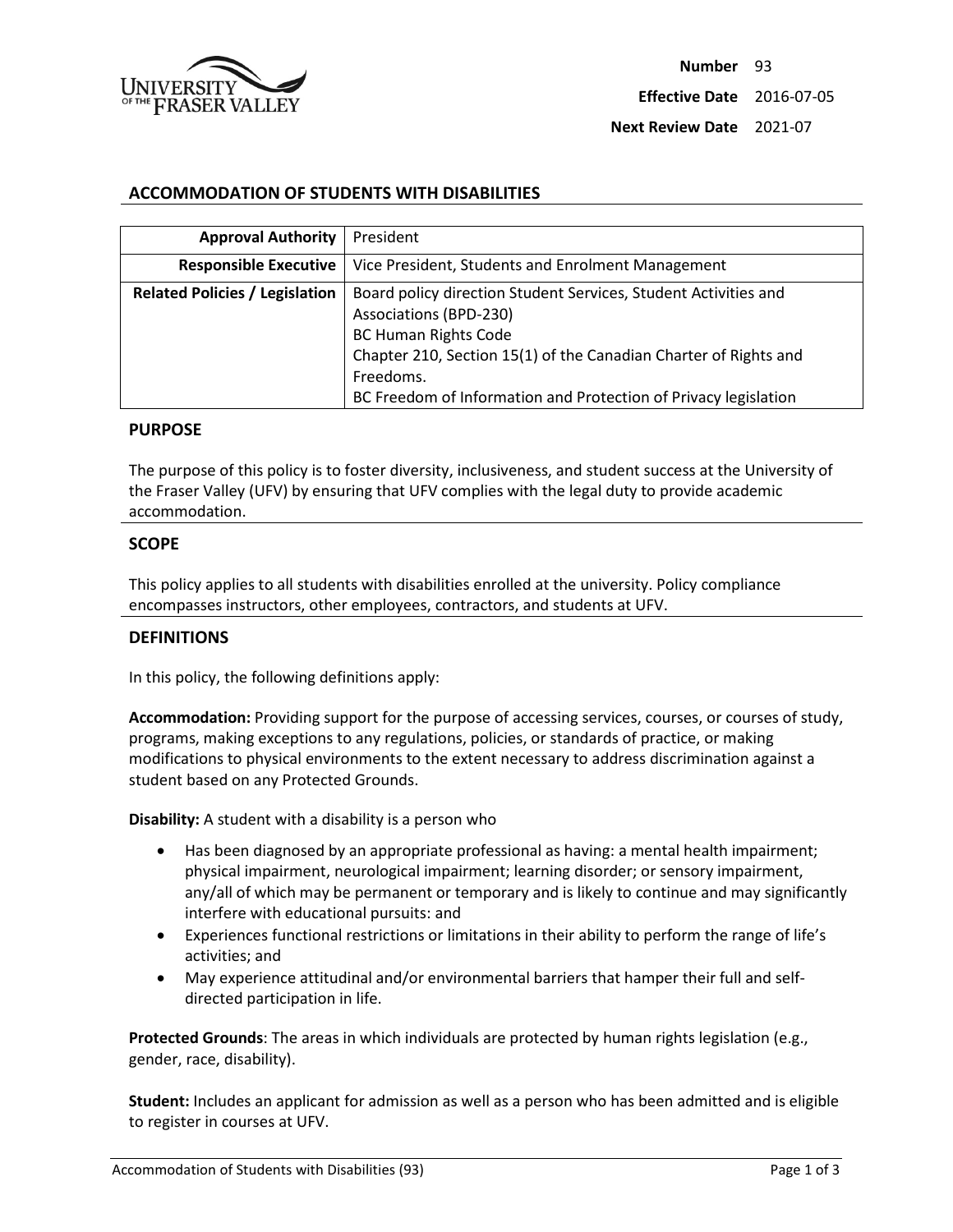# **POLICY**

UFV recognizes and affirms the rights of persons with disabilities (permanent or temporary) who are academically qualified, to have full, fair, and equal access to all university services, programs, and facilities. The university will take all measures short of undue hardship to provide reasonable academic accommodation to students with disabilities and equal opportunity to allow them to succeed in their programs of study.

# **REGULATIONS**

In accordance with the BC Human Rights Code, reasonable academic accommodations must be provided to students with disabilities when the disability impairs the student's ability to fulfill essential requirements of a course or program.

The essential requirements of the course or program are the knowledge and/or skills that must be acquired in order to demonstrate that the student has successfully met the learning objectives, as established by the course instructor, of the course or program.

Academic accommodations must be requested from and approved by the Centre for Accessibility Services (CAS).

In some circumstances, the nature and degree of a disability may mean that no reasonable accommodation would enable an individual to perform the essential requirements of a course or program. Where no reasonable accommodation can be provided, the university may refuse admission in order to preserve the academic integrity (i.e., the essential requirements) of a course or program.

A person will not be presumed to be incapable of demonstrating the essential requirements of a course or program unless all reasonable options for accommodation have been considered and deemed insufficient.

If a student with a disability requests services and does not have documentation, the student may be accommodated, at the discretion of the Coordinator of the Centre for Accessibility Services, for one semester, pending receipt of appropriate documents.

# **Confidentiality**

The university is concerned with protecting the privacy and confidentiality of students with disabilities while requiring sufficient information to reasonably evaluate and respond the student's request for accommodation. When the accommodation process requires students to disclose information outside of CAS regarding the nature of their disability, needs and restrictions, that information shall be disclosed on a "need to know" basis only. All personal information disclosed to staff or faculty beyond CAS shall be governed by Freedom of Information and Protection of Privacy legislation.

# **Responsibilities of the Student**

Students are their own best advocates; a reasonable measure of self-reliance, information-gathering, communication with instructors and university staff is an important aspect of academic success.

Upon admission to UFV, a student with a disability who requires accommodation must supply documentation to the Coordinator of CAS or designate a minimum of four months before the beginning of the course or program they wish to take. The student is responsible for associated costs. Where it is not possible to provide four months' notice, students will be considered for accommodation as feasible.